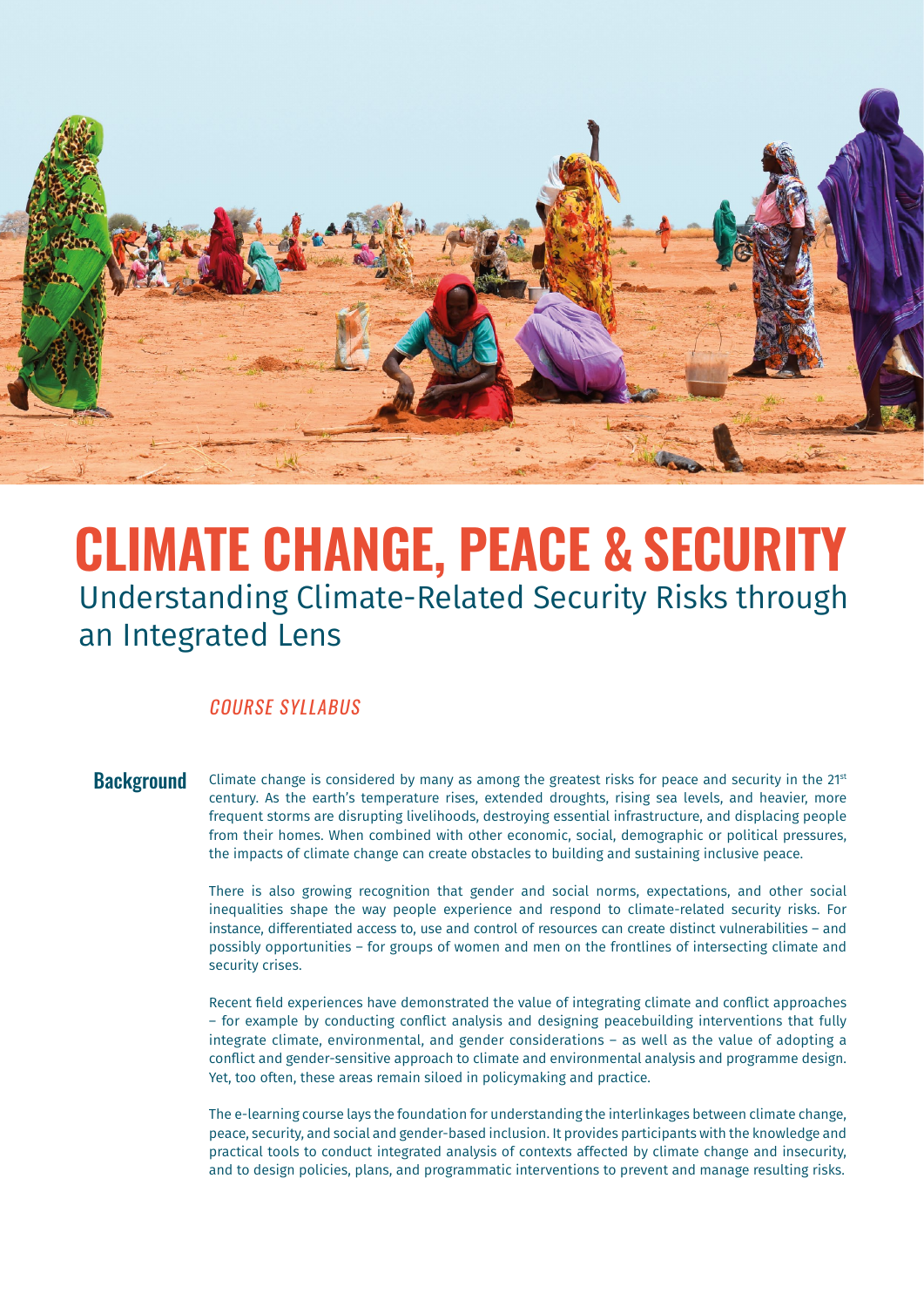# **Target Audience**

The course has been designed to appeal to a broad range of policymakers, practitioners or researchers seeking to better understand the linkages between climate change, peace and security. It begins with a presentation of the topic from a wide-angle lens, highlighting intersections between and the mutually reinforcing nature of multiple risks and setting the stage for narrower and more focused subtopics as participants advance through the content.

The first introductory module targets policymakers, peace and development practitioners, climate and environmental specialists, researchers and academics, and students with a general interest in deepening their knowledge on the interlinkages between climate change, peace, and security.

The second module, on conducting integrated analysis, targets those who have expertise in conducting conflict, climate or gender analysis (e.g. for the purposes of strategy development, planning, programme design, policy analysis, or research).

The final module, on programme design, is specifically geared towards those who design and implement policies, strategies and projects related to peacebuilding, climate action or gender equality.

THE COURSE SHOULD THEREFORE BE OF PARTICULAR INTEREST TO THE FOLLOWING AUDIENCES:

- (->) Political analysts and peacebuilding practitioners
- $\bullet$  Climate adaptation specialists
- **O** Gender and inclusion advisors

#### **Learning Objectives** In three distinct modules, the course aims to equip participants with the knowledge, skills and resources to **conduct integrated climate-security analysis** and **design effective policies, plans, and programmatic interventions** in contexts where climate change and security risks converge.

#### AFTER COMPLETING THE COURSE, PARTICIPANTS WILL BE ABLE TO:

- (->) Identify climate-related security risks and their impacts on different groups of people
- $\odot$  Conduct integrated conflict and climate analysis, including by using a gender and social inclusion lens
- $\odot$  Design policies, strategies, and programmatic interventions that integrate climate change, conflict prevention, peacebuilding, and gender equality objectives

## Course Structure and Content

The course is divided into three distinct modules. Each module has specific learning objectives and features an exciting mix of expert video interviews, case studies, and presentation of the latest research on climate-security, making for a rich and engaging learning experience.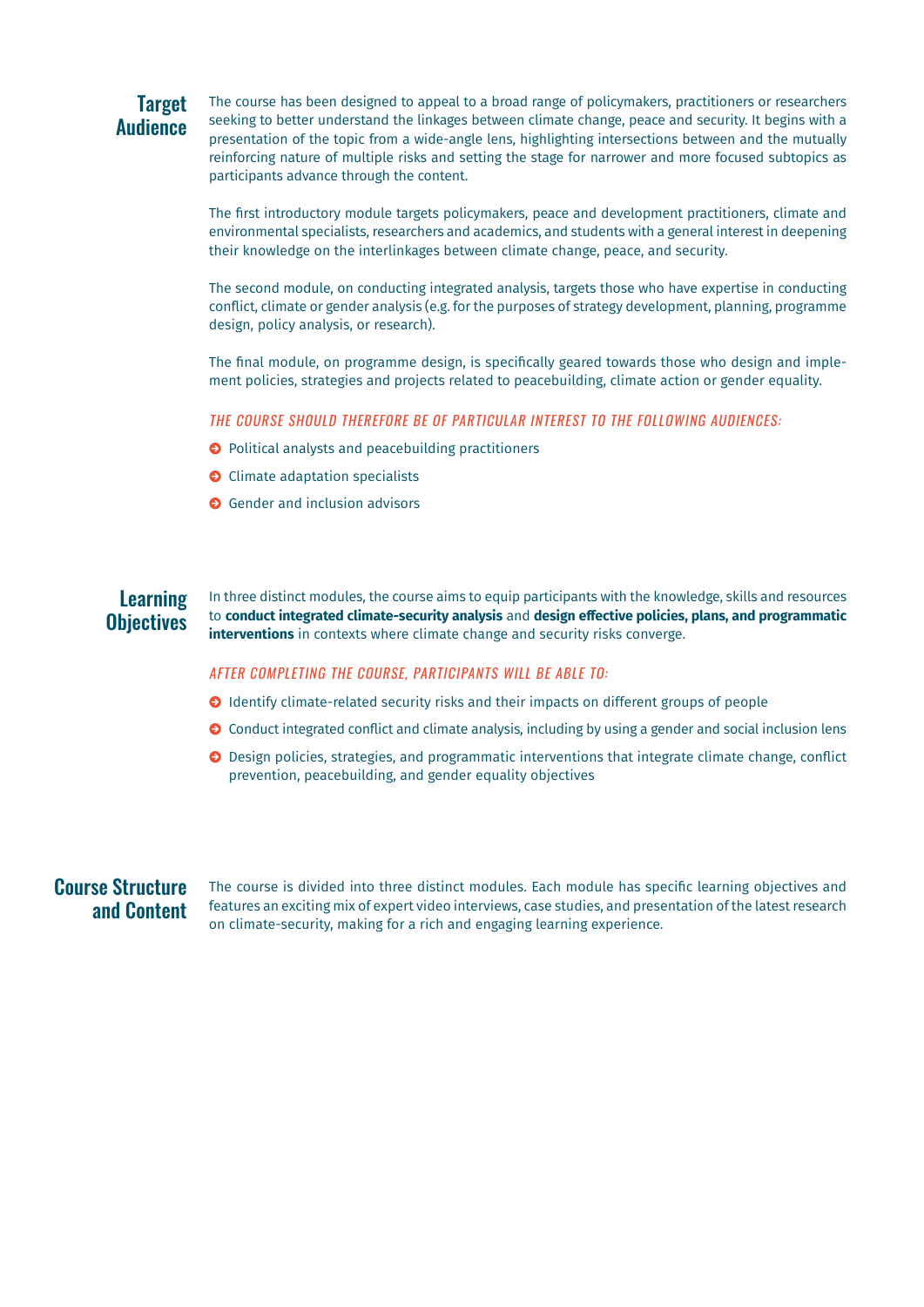# MODULE 1: Climate Change, Peace and Security

The introductory module provides an overview of the interlinkages between climate change, peace and security. Designed for a broad range of policymakers and practitioners, this module introduces the core concepts and principles essential for understanding and addressing compound climate-security risks. The module highlights the importance of applying an integrated lens to assess the ways gender norms and other factors of social identity shape how people from different backgrounds experience and respond to these emerging risks.

#### AFTER COMPLETING MODULE 1, PARTICIPANTS WILL BE ABLE TO:

- **O** Identify the interlinkages between climate change, peace and security
- **O** Illustrate how social inequality, gender norms and power dynamics shape the ways in which different groups or individuals experience, contribute to, or recover from climate-related security risks
- (->) Identify entry points and opportunities for inclusive climate change adaption, conflict prevention, and peacebuilding

### MODULE 2 : Conducting Integrated Analysis

Module 2 introduces an approach for conducting integrated analysis of compound climate-related security risks, applying a gender and social inclusion lens. Guided through a set of interactive case studies, learners apply climate-smart and conflict-sensitive analytical tools and methods for data collection and analysis, and assess possible entry points for inclusive peacebuilding, conflict prevention and climate adaptation.

#### AFTER COMPLETING MODULE 2, PARTICIPANTS WILL BE ABLE TO:

- $\odot$  Conduct integrated climate-security analysis using a gender and social inclusion lens
- ◆ Apply a "do no harm" approach to data collection and analysis
- O Use and combine different types of qualitative and quantitative data for assessment

## MODULE 3 : Entry Points for Policymaking and Programme Design

The final module focuses on applying results from integrated analysis to design effective policies, strategies and programmes, including monitoring and evaluating the impact of addressing climate-related security risks.

The module is designed to respond to the learning needs of different groups of participants responsible for the design and implementation of policy, planning and programmatic interventions in different thematic areas. Specific target groups include those that design and implement policies and programmes for climate adaptation and mitigation, peacebuilding and conflict prevention, and gender equality and women's empowerment.

#### AFTER COMPLETING MODULE 3, PARTICIPANTS WILL BE ABLE TO:

- $\odot$  Identify entry points for the design of policy, planning and programmatic interventions from risk analysis findings
- **O** Construct theories of change that integrate climate action, conflict prevention, and social inclusion goals
- **O** Produce monitoring frameworks that measure results across these three areas